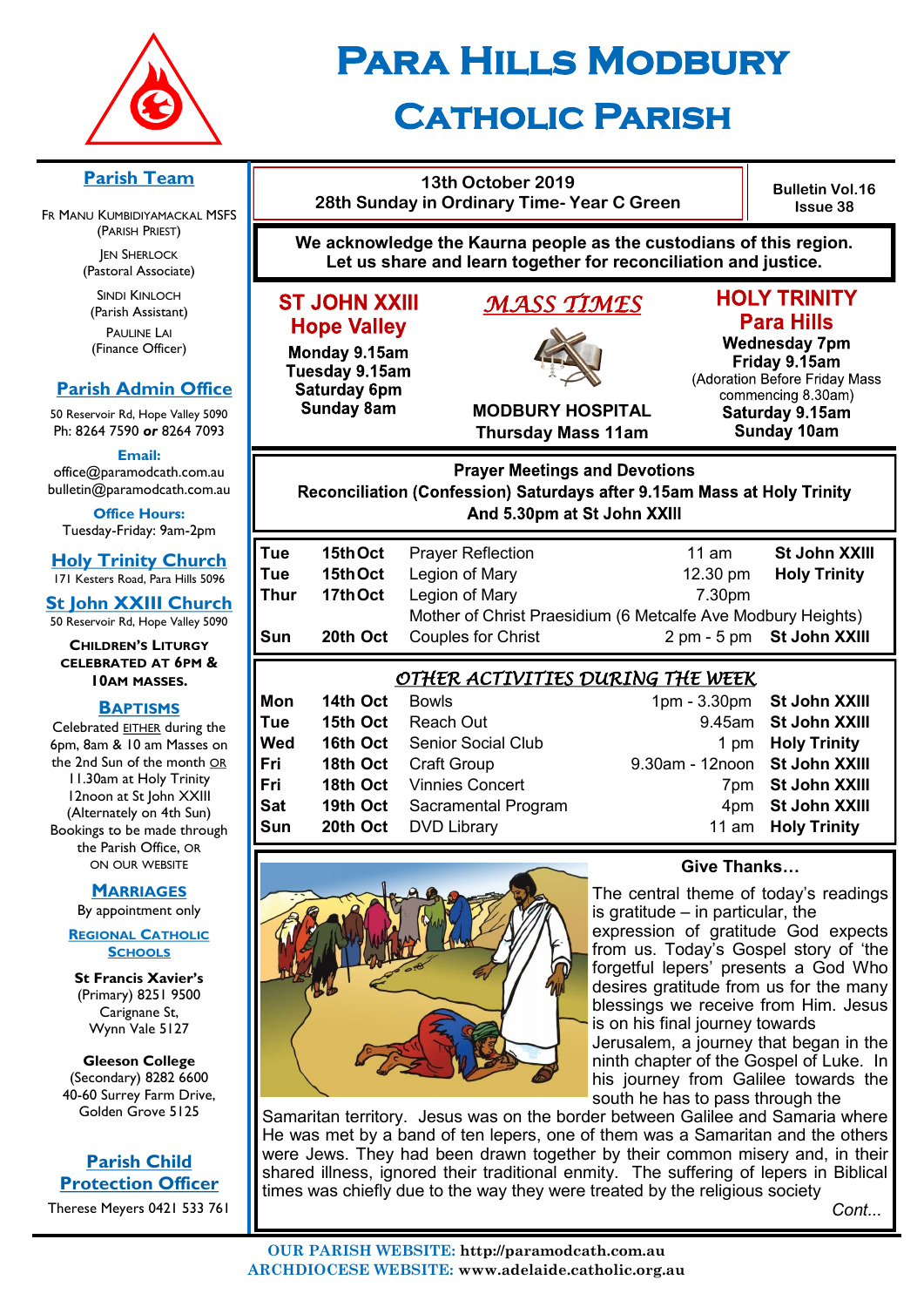of the day. "Leprosy" was a terrible disease because its victims were separated from their families and society. Lepers were treated as sinners who were being punished by God. The punishment given to Miriam (the complaining sister of Moses in Numbers 12:9-10), to Gehazi (the greedy servant of the prophet Elisha: 2Kings 5: 27) and to King Uzziah (Chronicles 26:19), supported this Jewish belief that leprosy was God's punishment for sins.

The Mosaic Law, as given in Leviticus 13:44-46, demands that a) the priest shall declare the leper unclean; b) the leper shall keep his garments rent and his head bare; c) he shall muffle his beard; d) he shall cry out, 'Unclean, unclean'; and e) he shall dwell apart, making his abode outside the camp. The Book of Numbers commands the Israelites "to put out of the camp everyone who is leprous." Over 3000 words in Leviticus (chapters 13-14), govern the inspection of suspected lepers, their isolation, and the procedure for declaring the healed leper clean. As a general rule, when a Jewish leper was healed, he had to go to the local priest for public confirmation that he was now clean and was permitted to return home and mix with the general public.

Jesus heals ten lepers, nine Jews and a Samaritan. The Jews did not return to thank Jesus rather they went to fulfil the obligations of the law. The Samaritan is the hero of this episode. The thanks and praise of the Samaritan was a natural response to the free and undeserved mercy of God. The Samaritan knew that he was in the right place at the right time, and such an opportunity might never occur again for him. The Samaritan had not earned the kindness of God. He simply asked for it–and it was freely given. He knew he couldn't earn it; he was an outcast, a Samaritan. Having accepted God's grace, thanks and praise was his natural response. No story in all the Gospels so poignantly shows man's ingratitude. The lepers came to Jesus with desperate longing, and the merciful Lord cured them. But nine of them never came back to give thanks.

In this personal encounter between Jesus and the Samaritan leper there are two things that stand out: (1) the faith of being grateful seems to be different from, and even deeper than, the faith that requests help; (2) miraculous healing seems to be different from salvation. The nine lepers had faith to seek help from Jesus, but the Samaritan leper had a deeper faith in expressing thanks. The nine lepers were healed; the Samaritan leper was healed and saved. These two aspects could be challenging to many of us. We might have faith that only seeks help from God; and others among us might think that 'we are saved' because God has acted in a miraculous way in our life. Jesus challenges us to go beyond. The faith that seeks help is problem-focused. It could be an expression of being

self-absorbed. It could even create negative energy in us; making us feel depressed. We might continue to ask for the wrong things, and we are not given. On the other hand, the grateful-faith is solution-focused. It is positive. It is an expression of going beyond our selves;

transcendence. That is why, St Paul tells us, "Give thanks in all circumstances; for this is the will of God in Christ Jesus for you" (1The 5:18; see also Col3:17).

Tanultumbudramalaked

Readings for next Sunday, 20th Oct 2019 1st Reading Ex 17:8-13 2nd Reading 2 Timothy 3: 14 - 4: 2 Gospel Luke 18: 1-8

# **Saints/Feast Days Of the Week**

| 14th Oct | St Callistus I, Pope, Martyr           |
|----------|----------------------------------------|
| 15th     | St Teresa of Jesus, Virgin, Doctor     |
| 16th     | St Hedwig, Religious                   |
|          | St Margaret Mary Alacoque, Virgin      |
| 17th     | St Ignatius of Antioch, Bishop, Martyr |
| 18th     | St Luke, Evangelist                    |
| 19th     | St John de Brebeuf & Isaac Jogues,     |
|          | Priests                                |
|          |                                        |

St Paul of the Cross, *Priest*

#### **Our Community's Prayer Petitions**

#### *PLEASE NOTE: THE NAMES ON THE SICK LIST WILL REMAIN FOR TWO MONTHS ONLY UNLESS OTHERWISE NOTIFIED.*

**BULLETIN PRAYER LIST:** Please note that names can only be added to this list by immediate family, or the ill person themselves (for reasons of privacy).

#### **Please Remember in your Prayers Those who are sick, especially:**

Patricia Kopf, Darcy Ridley, Paul Holmes, Dudley Dolman, Father Peter Milburn, Maria Hand, Emma Gammon, Asher Caudle, David North, Elijah Neri, Wayne Collins, Antoinette Pascale, Marg Dolman, Charlotte Fussell, Selena (Rose) Quinn, Phyllis Anthony, Reta Lockyer, John MacGrath, Ken Robinson, Graham Armstrong, Mary Redmond, Graham Speed, Marlen Piineda, David Truman, Bruce McAndie, Rosa Maria Santos, Sean Molloy, Betty Roper, Imperia De Ionno, Julie Reimann, Imelda Schulz, Maddison Calleja, Janice Forrester, Ray Zielonka, Jim Marlow, Gerry Canavan, Jayden Lee, Audrey Athayde, Marie Boulton, Sr. Marleen Dewar OLSH, Kay Kennedy, Rita Robinson, Eileen Ryan, Gary Lockyer, Yvonne Summers.

# *CHILDREN'S PRAYER*

Dear Lord,

I know I don't always remember to thank you. So I want to thank you for the blessings in my life, for all the things You give to me - even the things I haven't thought of. I especially thank you for the people like St John XXIII whose lives inspire me to try to be a better person.

Amen.

# **SACRAMENTAL PROGRAM**

Sacramental Preparation

Our next Sacramental Workshop will be on next Saturday 19th of October at 4pm at St John XXIII.

Please bring the "Who am I am and who is God" booklet to the workshop.

Bring along a plate of food to share at the end of the session.

We request our Parish Community to pray for the children as they prepare to receive the Sacraments of Reconciliation, Confirmation and First Holy Communion.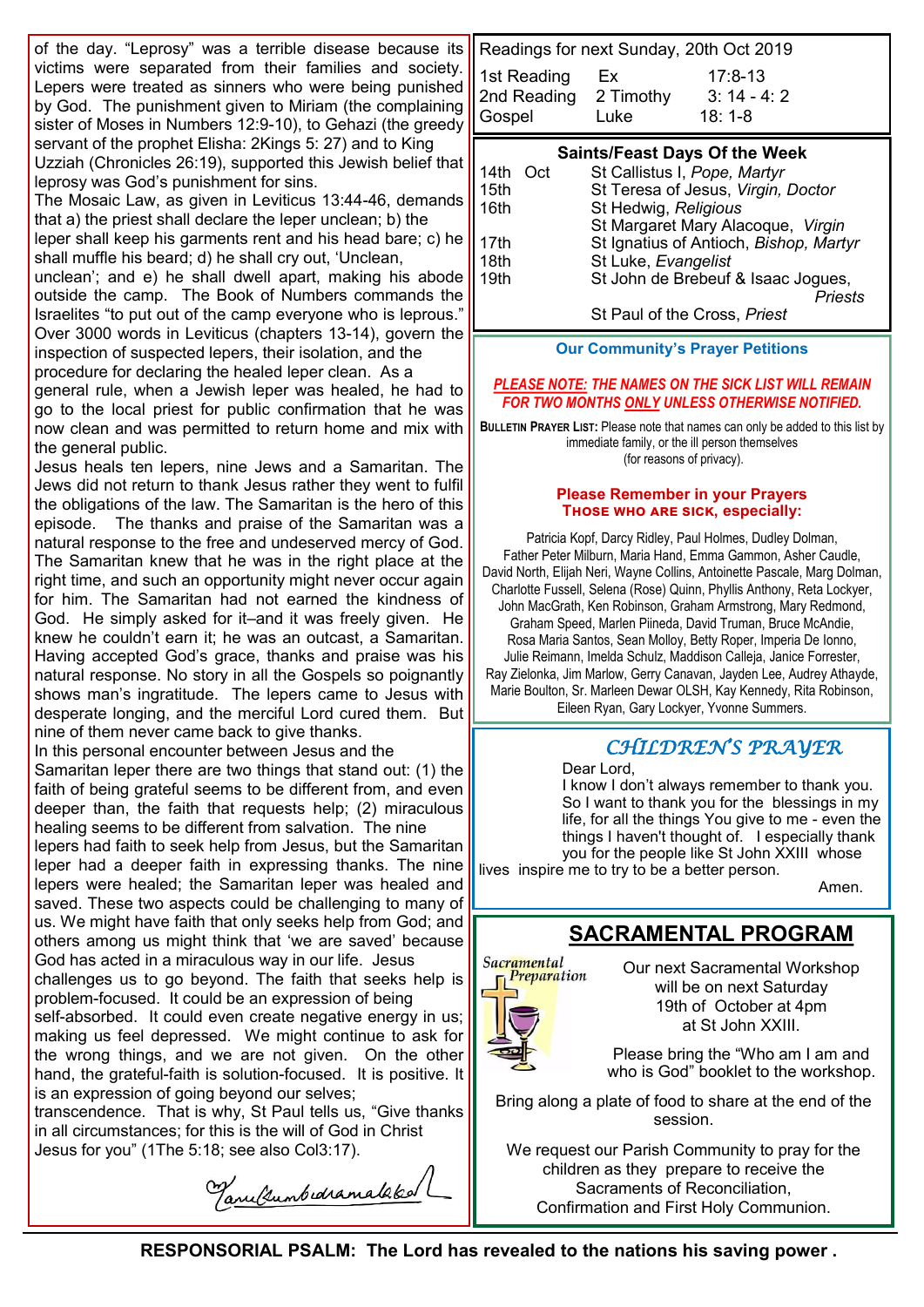**ST VINCENT DE PAUL HQ: 1300 729 202 from 9.00am — 1.00pm or www.vinnies.org.au** 



### **St Vincent de Paul Modbury Conference**

*Lord your timeless lesson sings out in the voice of constant waves, in the wind through the trees and in the harmonies of life.* 

*Wash clean our ears to hear you, make us listen now, for we need your great wisdom to assist us in our life. Amen.*

Five calls this week to assist with requests for food, furniture and clothing – a couple of those as follow up calls to recent ones where there have been second thoughts about the scope of assistance.

Our membership is still in need of extra numbers, whether to assist with home visiting or other roles. We are driven by Vinnies policy to rotate the responsibilities in the Conference as much as possible to maintain capability.

Our immediate needs in the pantry are Margarine, Breakfast Cereal, and Tinned Meat – If you can, please put any or all of these in the basket. We appreciate the assistance this provides us in keeping the pantry stocked against the assistance demand.

Thank you and God Bless

### REACH OUT GROUP

Tuesday 8th October 2019 9.15am Mass at St John XXIII Followed by a cuppa. All Welcome

Reader: Jos Hensing Offertory: Pat Collins & Cathy De Luca<br>Communion: Pat Harvey & Margaret Dunn Pat Harvey & Margaret Dunn Altar Server: Leo North

Following the prayer - Reflection session Reach out Members are invited to have lunch at the Highbury Hotel at 12.30 pm

For information about Reach Out please call Maureen Kenny Ph: 8396 7682 or M: 0418 821 859



DEVELOPMENT FUND 2019

Congratulations John McGee No. 38

Drawn by Maureen Frost

 Contact: Barbara Mathews 8258 8806 to be included in the draw.

## **HAPPY BIRTHDAY October BABIES**

14th Pauline Norris 16th Dian Thalbourne



#### **The Legion of Mary Bus Trip**

The Legion of Mary are having a day trip to the Rosary Garden in Mount Barker on Saturday 26th October 2019.

The bus will leave Holy Trinity Church at 10am and the bus will return to Holy Trinity church by 4pm.

The Cost for the trip is \$15 each person, Deposit of \$5 is required for the booking.

> Lunch can be purchased at Rosary Garden, Chicken Salad \$10.00 Sandwiches or Cakes \$8.00 Pumpkin Soup \$2

or BYO Lunch.

Tea & Coffee provided

A sign up sheet is at the back of both Churches.

Numbers to be confirmed by 19th October 2019

# **St Francis Xavier's School**

St Francis Xavier's School warmly invites you to celebrate the following occasions with us next term. This is an opportunity for all in our parish community to pray and participate in our celebrations together. Please sign in at the front office and you will be guided to the hall ready for our masses and liturgies. 4 Carignane St, Wynn Vale

| Week 5 - Monday 11th November |  |  |  |  |  |
|-------------------------------|--|--|--|--|--|
|                               |  |  |  |  |  |

Week 8 - Tuesday 3rd December St Francis Xavier's

Friday 1st November All Saints Day Liturgy 9:15am in Xavier Hall

> Remembrance Day Prayer Service 10:45am on basketball courts

 Day Liturgy at 9:15am Xavier Hall Hosted by Year 5

Wednesday 11th December End of Year Mass at

9:15am in Xavier Hall

## **PRAYER REFLECTION GROUP**



Prayers in the Chapel at St John XXIII on Tuesday 20th August from 11am - 12noon All welcome to come and pray and reflect.

# **St Vinnie's Baskets for Fundraising**

We still need a set of two Wine Glasses as well as nuts and chocolates for making baskets to be sold at the Craft Market. Please donate if you are able. Many thanks to those who have already donated.

**GOSPEL ACCLAMATION: Alleluia, alleluia! For all things give thanks to God, because this is what he expects of you in Christ Jesus. Alleluia!**